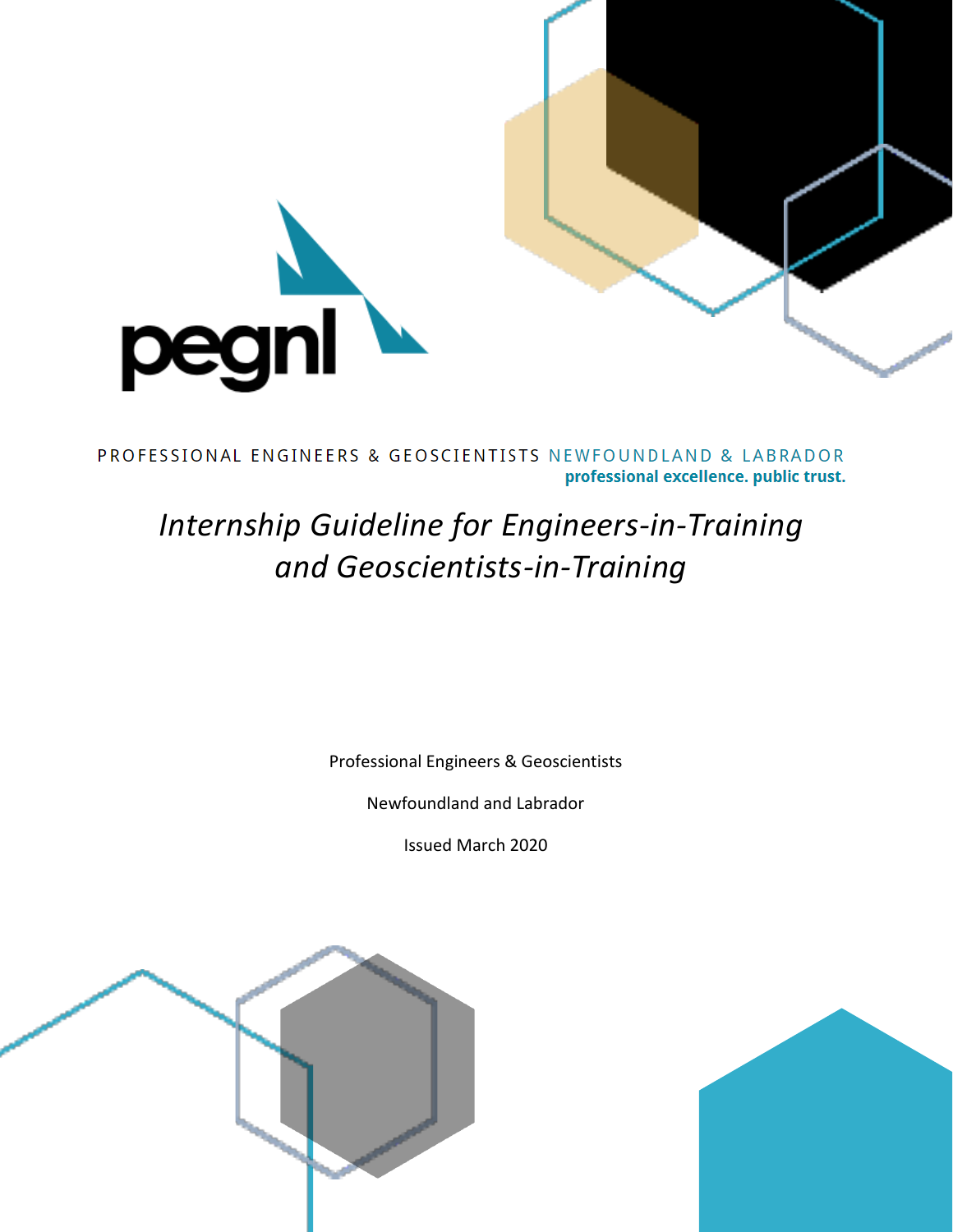### **Table of Contents**

| $\mathbf{1}$ . |       |  |  |  |  |
|----------------|-------|--|--|--|--|
|                | 1.1   |  |  |  |  |
| 2.             |       |  |  |  |  |
|                | 2.1.1 |  |  |  |  |
|                | 2.1.2 |  |  |  |  |
|                | 2.1.3 |  |  |  |  |
|                | 2.1.4 |  |  |  |  |
|                | 2.1.5 |  |  |  |  |
|                | 2.1.6 |  |  |  |  |
| 3.             |       |  |  |  |  |
| 4.             |       |  |  |  |  |
|                | 4.1   |  |  |  |  |
|                | 4.2   |  |  |  |  |
| 5.             |       |  |  |  |  |
| 6.             |       |  |  |  |  |
| 7.             |       |  |  |  |  |
|                |       |  |  |  |  |
|                |       |  |  |  |  |
|                |       |  |  |  |  |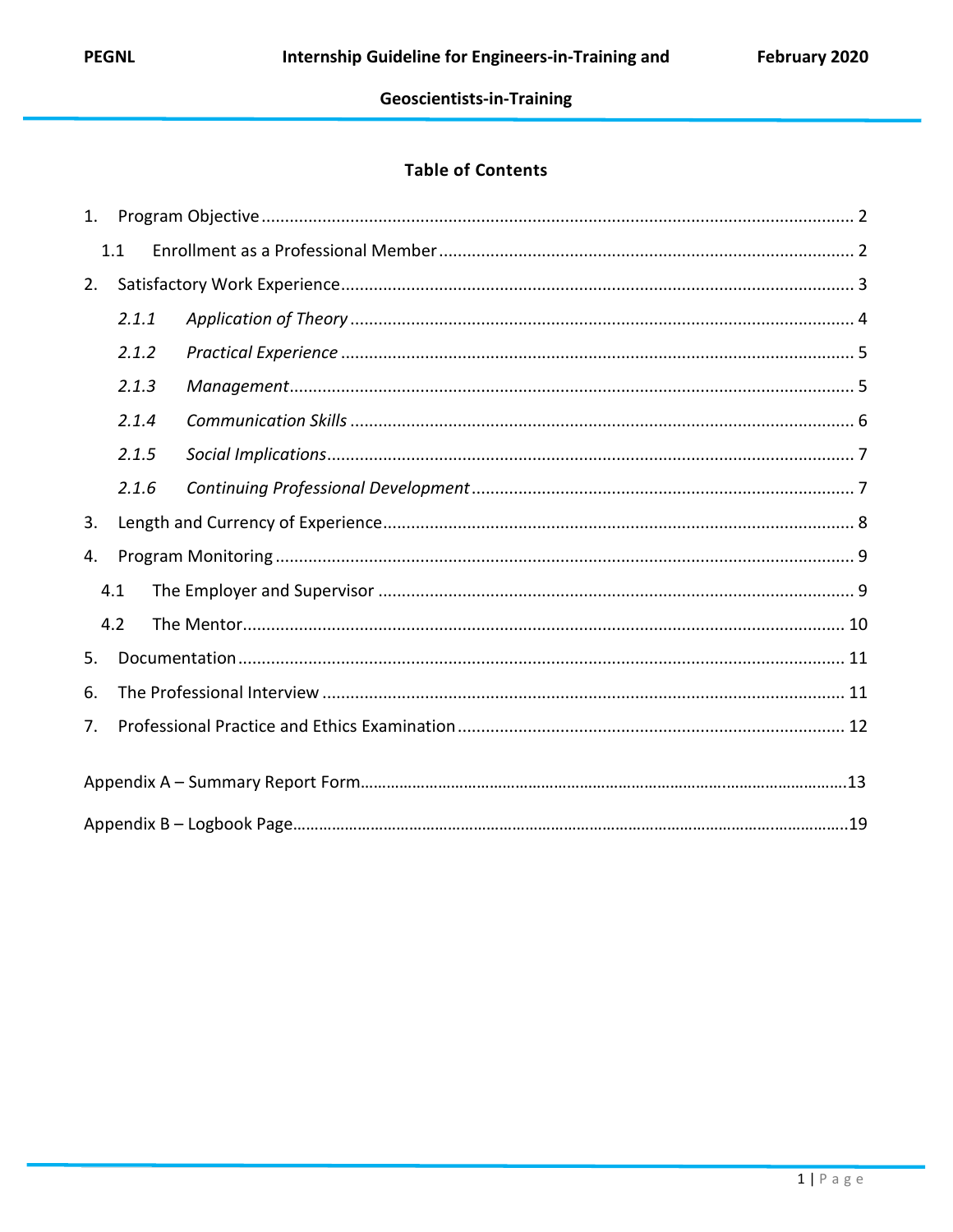### <span id="page-2-0"></span>**1. Program Objective**

The aim of the Internship Program is to ensure that candidates for membership gain experience that is rich and varied to allow them to progress to the level of maturity required to make reliable professional judgments. The internship period will provide the individual with the opportunity to develop and experience the following:

- a. Sound judgment in carrying out assigned responsibilities.
- b. An awareness of social and environmental impacts of his/her work.
- c. An understanding of the role of the Professions in society.
- d. Effective communication skills.
- e. An understanding of the limitations of their own knowledge and the development of sound judgment about working within such limitations.
- f. Continuous enhancement of technical competence, organizational, personal, team, and business skills through continued professional development.
- g. The application of the Engineers and Geoscientists Act, Regulations, By-laws and Code of Ethics in a professional engineering/geoscience work environment.
- h. Participation in a self-regulated profession and an understanding of the issues around responsibility/accountability and liability.

Enrollment as a Member-in-Training for the duration of the period for which candidates are obtaining their post-graduation experience is the expected route to obtaining professional status.

#### <span id="page-2-1"></span>**1.1 Enrollment as a Professional Member**

Professional registration is available to individuals who have met the requirements in each of the following qualification areas:

- academic
- experience
- language qualification
- character
- professional practice and ethics
- continuing professional development

#### **1.2 Enrollment as a Member-in-Training**

An applicant who meets the academic requirements for registration but has not met the work experience requirements may be registered as a Member-in-Training (MIT) in one of two categories: Engineer-in-Training or Geoscientist-in-Training.

Upon registration as a MIT, that person is required to comply with the structured Internship Program. The Internship Program helps candidates for membership gain experience that is compatible with the Internship Guideline to allow them to progress to the level of maturity required to make reliable professional judgments.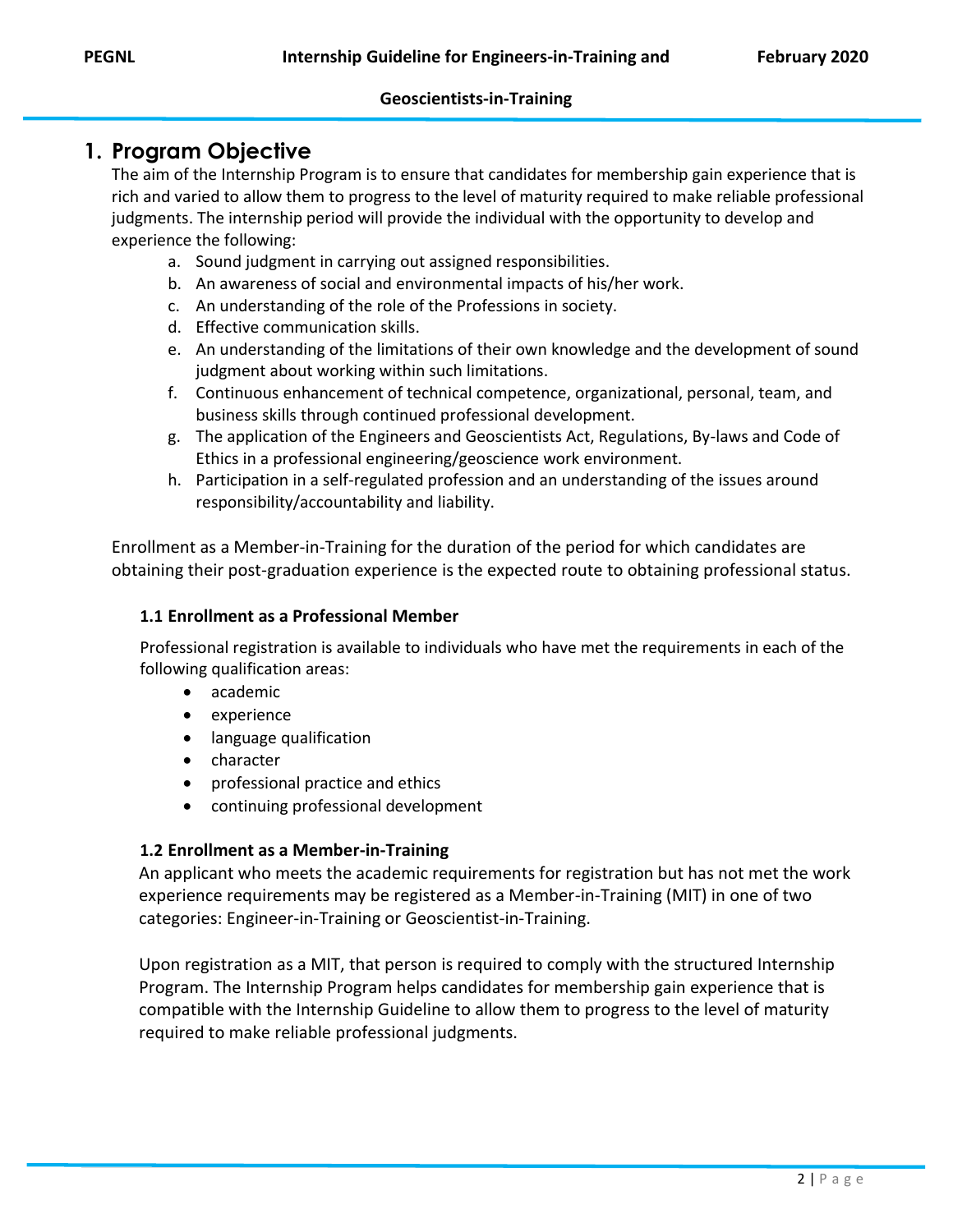### <span id="page-3-0"></span>**2. Satisfactory Work Experience**

A period of supervised engineering or geoscience experience serves as an internship for individuals who are academically qualified and may subsequently apply for professional registration. During that period, such individuals are expected to be enrolled with PEGNL or with one of the other provincial/territorial associations and participate in the appropriate structured Internship Program. The profession, as represented by practicing Professional Engineers and Geoscientists and their employers, has the obligation to ensure that prospective Professional Engineers and Professional Geoscientists are provided with the opportunity to enter full professional practice, all the while maintaining professional responsibility and safeguarding the public interests.

The PEGNL Registration Committee or its designate examines the nature, quality, duration and currency of the candidate's experience and evaluates these against the criteria presented below. The profession relies heavily on the individuals and firms that provide the experience opportunities, serve as supervisors and mentors, and act as referees in the registration process.

#### **2.1 Engineering and Geoscience Experience Qualification Requirements**

Work experience is an essential element in determining whether or not an individual is acceptable for professional licensure. The responsibility for providing the proper environment, opportunities, range and progression of activities necessary to meet the work experience requirements rests with the applicant and the employer, as well as the individuals who provide supervision during the internship period.

Acceptable engineering/geoscience work experience must include:

- a. Application of theory.
- b. Practical experience.
- c. Management skills.
- d. Communication skills.
- e. Social implications of engineering/geoscience.
- f. Continuing professional development.

The professions under PEGNL's jurisdiction are technical. To demonstrate technical proficiency, one must show evidence of having spent a significant amount of time on the application of technical theory and on practical experience. If there is evidence of applying the scientific principles learned, then the PEGNL Registration Committee will find the technical elements of experience to be acceptable. Of course, technical experience must meet Canadian standards.

Management skills, oral and written communication skills, and an understanding of the societal implications of a person's work are also integral to the learning experience. These last three components will take on a much greater significance as a career develops.

Each of the above six components has sub-components as detailed below. Some subcomponents must be evident in your experience, while others are desirable but not mandatory.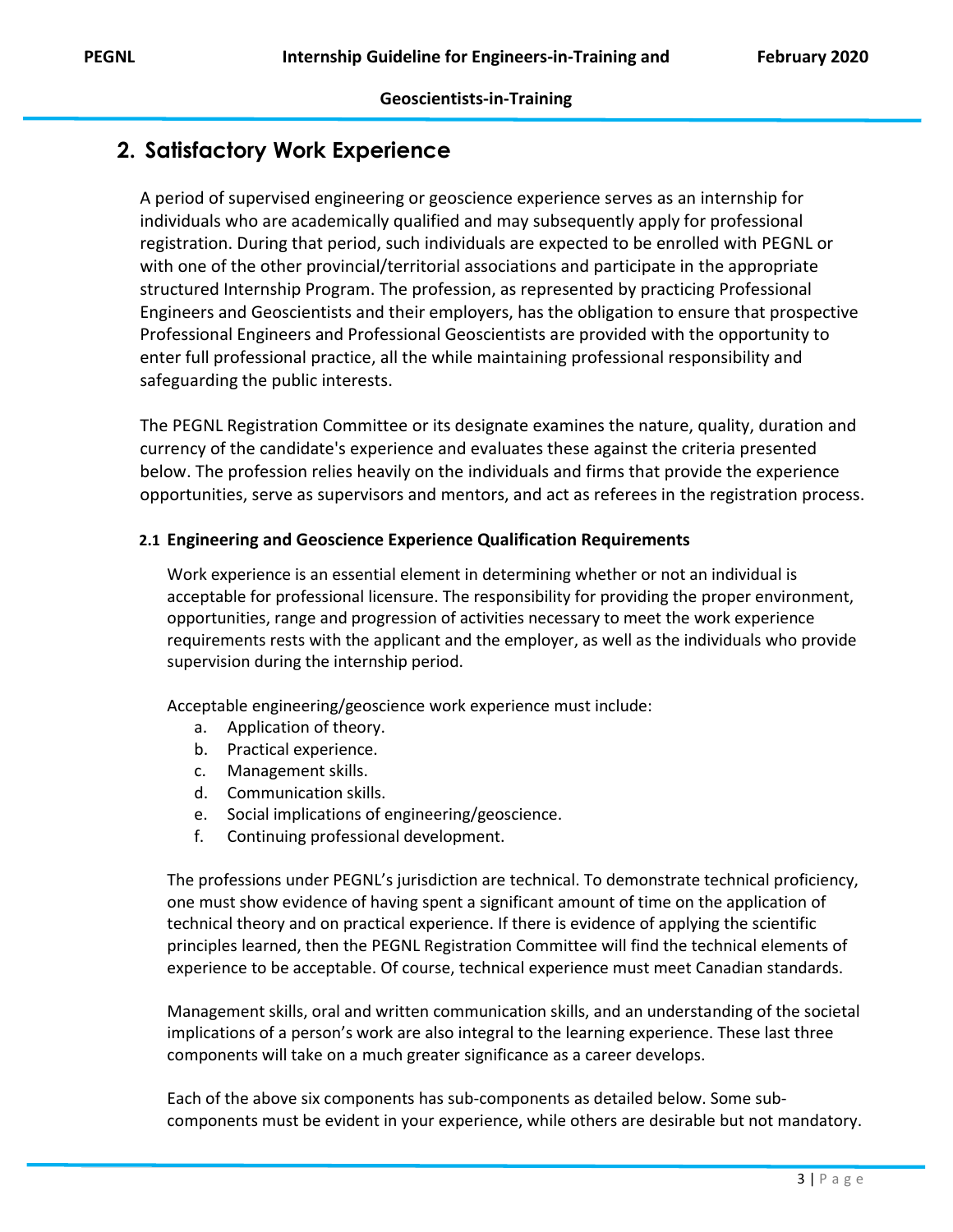#### <span id="page-4-0"></span>*2.1.1 Application of Theory*

#### **I ENGINEERING:**

The skillful application of theory is the hallmark of quality engineering work, and an applicant's experience shall include meaningful participation in one or more of the following:

#### **i. Analysis**

For example: scope and operating conditions, feasibility assessment, safety and environmental issues, technology assessment, and economic assessment, etc.;

#### **ii. Design and synthesis**

For example: functionality or product specification, component selection, integration of components and sub-systems into larger systems, reliability and maintenance factors, human and environmental aspects, and the societal implications of the product or process, etc.;

#### **iii. Testing methods**

For example: devising testing methodology and techniques, functional specification verification, and new product or technology commissioning and assessment, etc.; and,

#### **iv. Implementation methods**

For example: technology application, engineering cost studies, optimization techniques, process flow and time studies, quality assurance implementation, cost/benefit analysis, safety and environmental issues and recommendations, and maintenance and replacement evaluation, etc.

The application of theory MUST include:

- selecting solutions and solving problems;
- preparing and checking designs or interpretations;
- showing evidence of sound technical judgment and practices; and,
- showing familiarity with the use and application of pertinent technologies, procedures, systems and programs.

It MAY also include the collection and analysis of information and data. However, data collection and analysis should not be the major component of assigned tasks for a significant period of time.

#### **II GEOSCIENCE**

The integration of geoscientific facts and principles into a comprehensive analysis of the situation is the objective of all geoscientific investigations. A candidate must be able to demonstrate, through experience, involvement in several aspects of the following:

i. design and implementation of geoscientific programs in which the objectives are enunciated in terms of clear instructions and procedures;

ii. compilation and processing of data acquired both under the candidate's supervision and by others;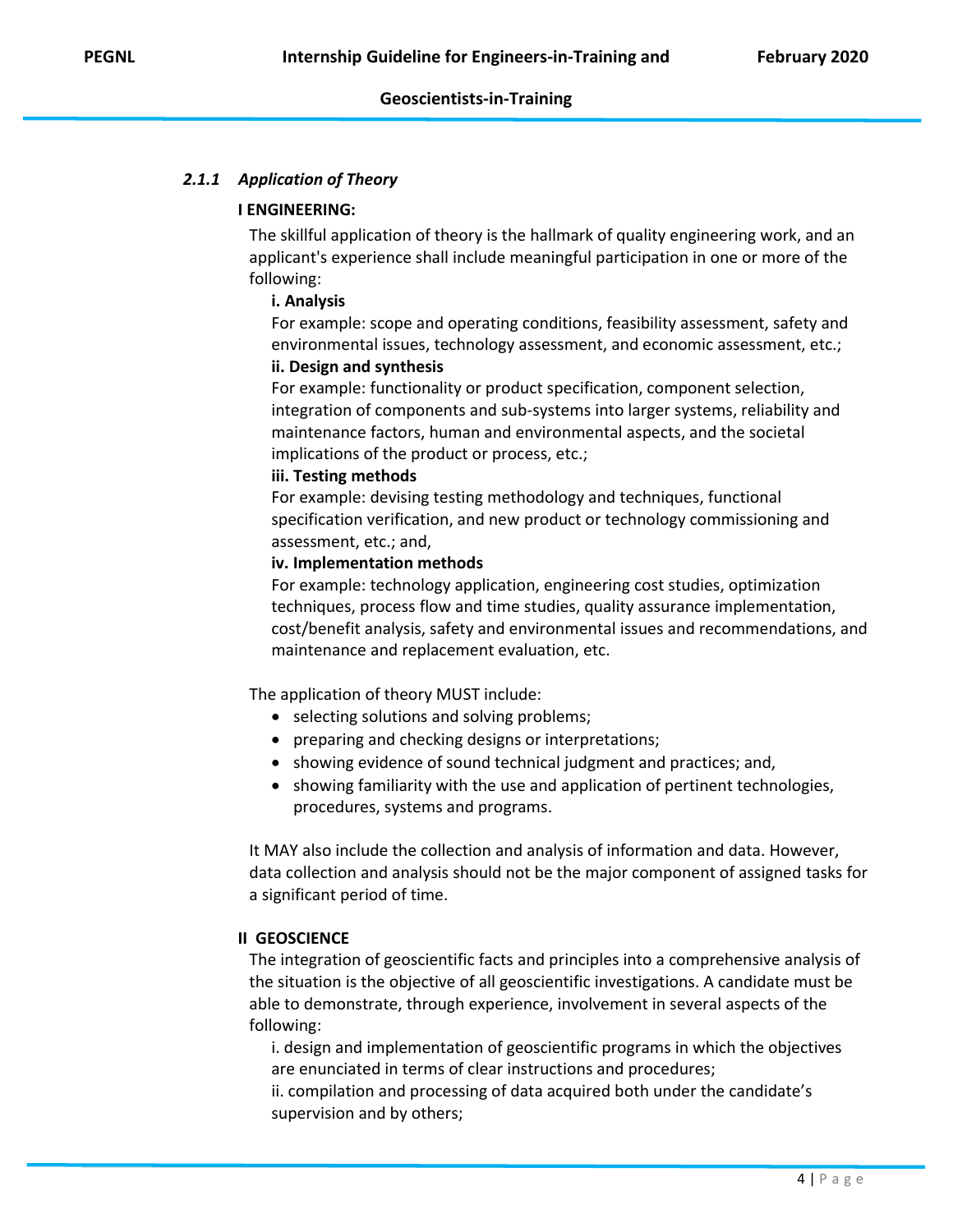iii. assessment and interpretation of geoscientific data in accordance with geoscientific principles and with due regard for the inherent uncertainties and ambiguities in the data. The candidate must recognize the possibility of alternate interpretations; and,

iv. writing of technical reports presenting the conclusions in clear, concise form.

#### <span id="page-5-0"></span>*2.1.2 Practical Experience*

#### **I ENGINEERING:**

Practical experience allows applicants to understand the practical limitations of real systems. Practical experience should include:

i. Site visits to existing engineering works, with opportunities to see equipment and systems in both operational and maintenance circumstances;

ii. Application of equipment as part of the larger system, including, for example, the merits of reliability, the role of components in the system, and understanding the end product or engineering work in relationship to the equipment;

iii. Opportunities to experience and understand the limitations of practical engineering and related human systems in achieving desired goals, including limitations of production methods, manufacturing tolerances, performance minima, maintenance philosophies, etc.; and,

iv. Opportunities to experience the significance of time in the engineering process, including workflow, scheduling, equipment wear-out and replacement scheduling, etc.

#### **II GEOSCIENCE**

Practical experience should provide the candidate with the opportunities to become aware of the practical limitations of real systems. Practical experience should include components such as:

i. participation in field data collection to understand the techniques and field setting;

ii. application of data and sample compilation and processing techniques; iii. opportunities to experience and understand the limitations and uncertainty associated with geoscientific data and its application to the understanding of the physical environment;

iv. understanding of the socio-economic uses of the data and its interpretations; and,

v. opportunity to experience the impact of time on geoscientific processes, the evaluation of data with time, the importance of scheduling, and the impact of the natural environment on schedules.

#### <span id="page-5-1"></span>*2.1.3 Management*

Management of engineering and geoscience works includes the supervision of staff, project management, general exposure to an engineering and geoscience business environment, and the management of technology.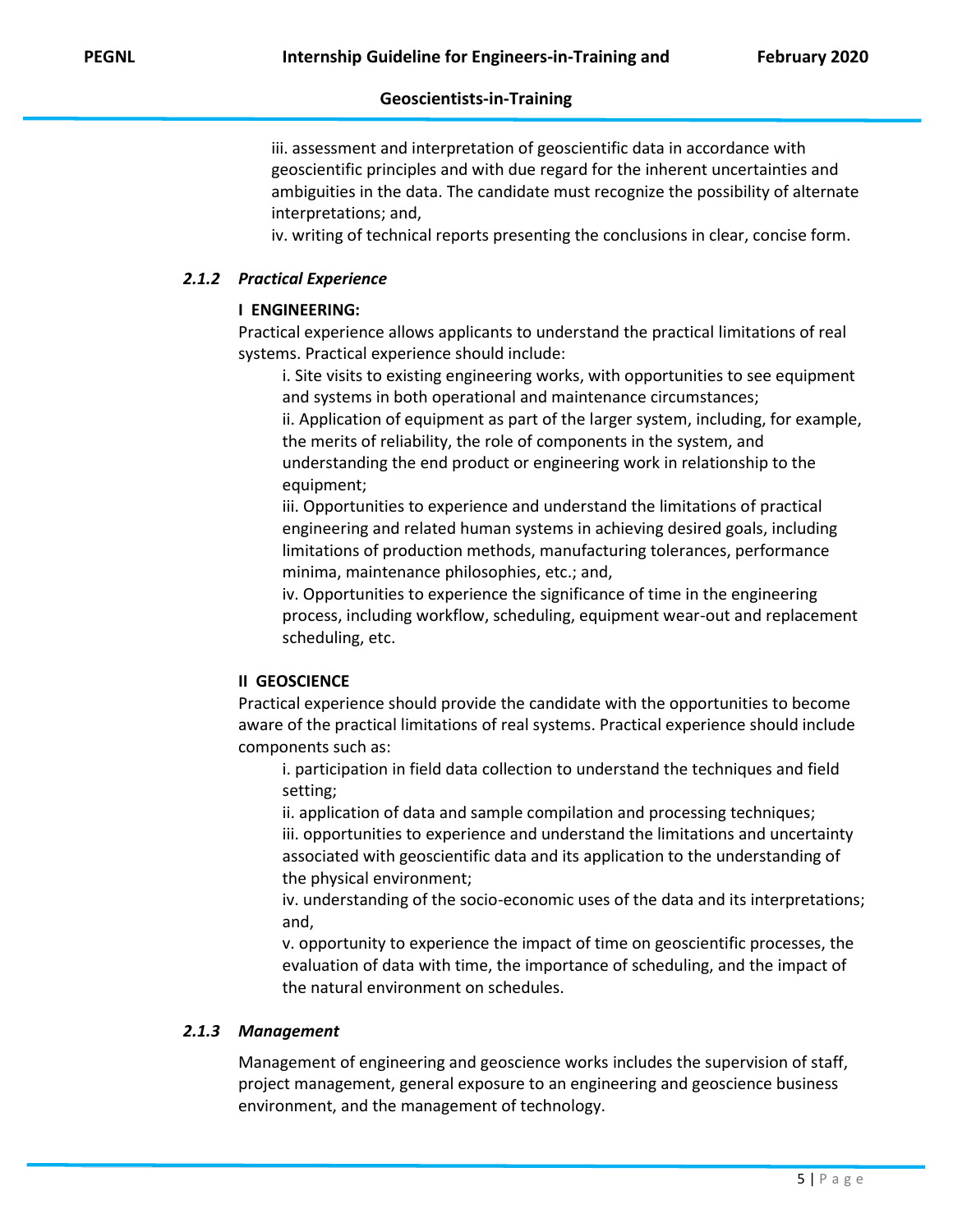Management includes:

i. Planning, from conception through to implementation. This includes: needs assessment, concept development, assessment of resources required, and assessment of impacts, including societal and project implementation; ii. Scheduling, from establishing interactions and constraints, developing activity or task schedules, and allocation of resources, through to the assessment of delay impacts and beyond to broader aspects, such as interactions with other projects and the marketplace;

iii. Budgeting, including the development of preliminary and detailed budgets, identifying labour, materials and overhead, risk analysis, life-cycle analysis, and tracking;

iv. Supervision, including leadership, professional conduct, organization of human resources, team building, and management of technology;

v. Project control, including co-ordination of work phases, tracking and monitoring costs and progress, and implementing changes to reflect actual progress and needs; and,

vi. Risk-analysis related to operating equipment and system performance, product performance evaluation, and evaluation of societal and environmental impacts.

The development of management skills MUST include involvement in:

- managing personnel and project resources;
- planning, scheduling, budgeting, and cost control;
- developing team skills, understanding, professional and business ethics; and,
- keeping appropriate records.

Experience MAY also include developing an understanding of corporate structure, legal aspects of contracts, quality assurance programs, and cost impact studies.

#### <span id="page-6-0"></span>*2.1.4 Communication Skills*

Developing and practicing communication skills is an essential experience requirement. This applies to all areas of the work environment including communication with superiors, colleagues, regulators, clients, and the public. Applicants should have regular and progressive opportunities to participate in:

i. preparation of written work, including day-to-day correspondence, recordkeeping, and report writing;

ii. making oral reports or presentations to colleagues, supervisors, senior management, and an exposure to, or participation in, reports to clients and regulators; and,

iii. making public presentations.

The development of good oral and written communication skills is essential for all professionals.

Experience MUST show evidence of the preparation of written technical reports and of making oral presentations to management, peers, or the public.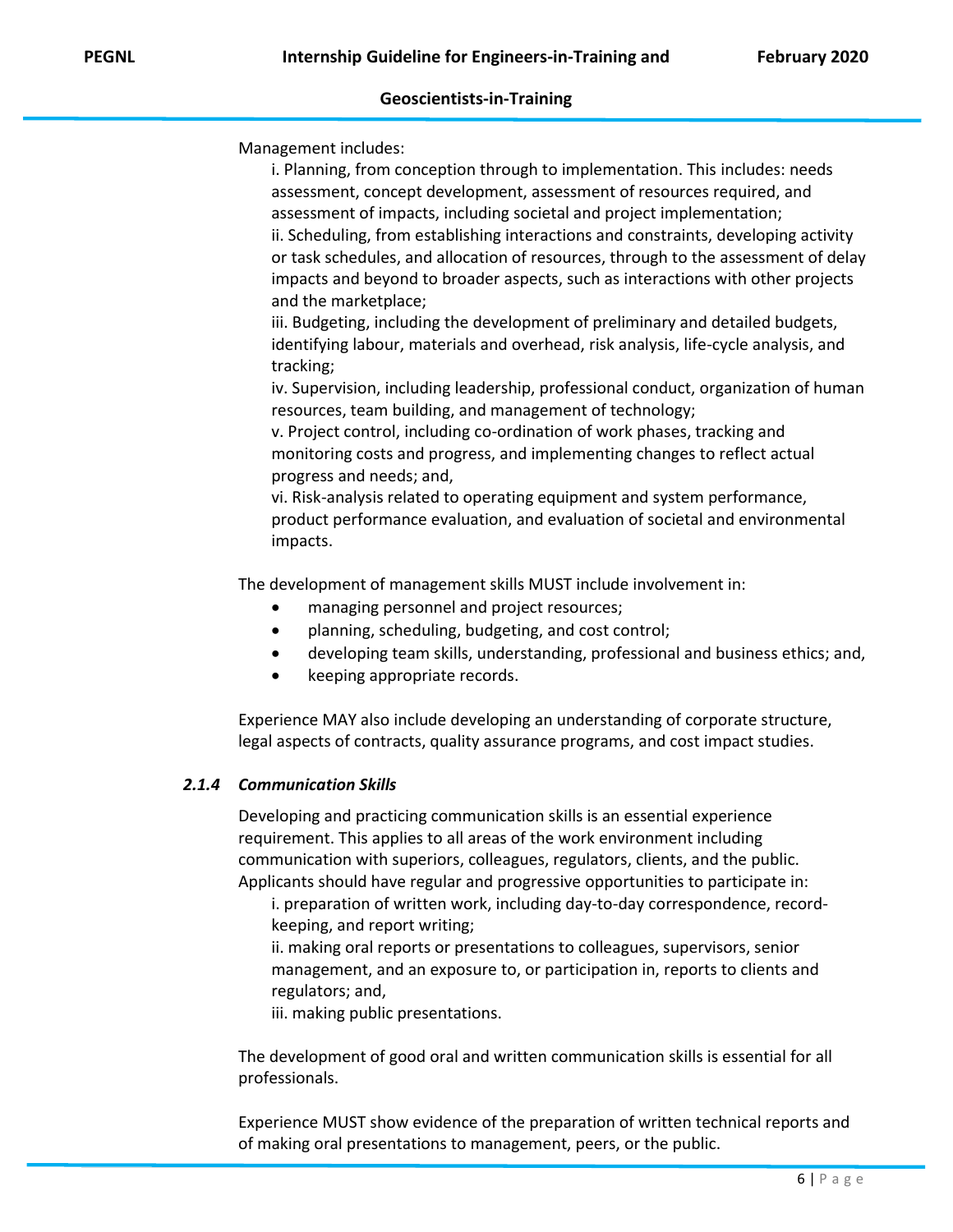#### <span id="page-7-0"></span>*2.1.5 Social Implications*

The overriding objective of the "social implications of engineering/geoscience" requirement is to provide experiences which increase awareness of the professional's responsibility to guard against conditions which are dangerous or threatening to life, limb, property, or the environment, and to call any such conditions to the attention of those responsible.

The social implications of engineering/geoscience are an important aspect of the professional practice. The work environment should provide opportunities for applicants to heighten their awareness of the potential consequences of their work. This should include:

i. a recognition of the value and benefits of the engineering/geoscience work to the public;

ii. an understanding of the safeguards required to protect the public and methods of mitigating adverse impacts;

iii. an understanding of the relationship between the activity and the public; iv. a demonstrated interest and involvement in the broader social implications of engineering and geoscience;

v. an appreciation of the role of regulatory bodies on the practice of engineering and geoscience;

vi. an understanding of the provincial health and safety of the workplace legislation; and,

vii. an understanding of the work's implications.

Interaction between the professions and society is of significant importance. Experience MUST show evidence that an applicant is acquainted with such matters as safeguards and benefits to the public, and the roles and responsibilities of regulators in the specific field of professional practice.

#### <span id="page-7-1"></span>*2.1.6 Continuing Professional Development*

Members-in-Training are expected required to comply with PEGNL's Guideline for Professional Development but are not required to submit professional development reports annually to maintain their good standing with PEGNL. The Guideline for Professional Development is accessible in electronic format through PEGNL's website at [www.pegnl.ca.](http://www.pegnl.ca/) It is the responsibility of the MIT to become familiar with the guideline and to submit his/her Member Profile Forms upon enrollment as a Memberin-Training.

Members-in-Training should record all professional development hours in PEGNL's online PD Portal through their member account as it provides good training for when it becomes mandatory following licensure. Recording the hours in the portal will also allow the MIT to carryover any professional development hours in excess of the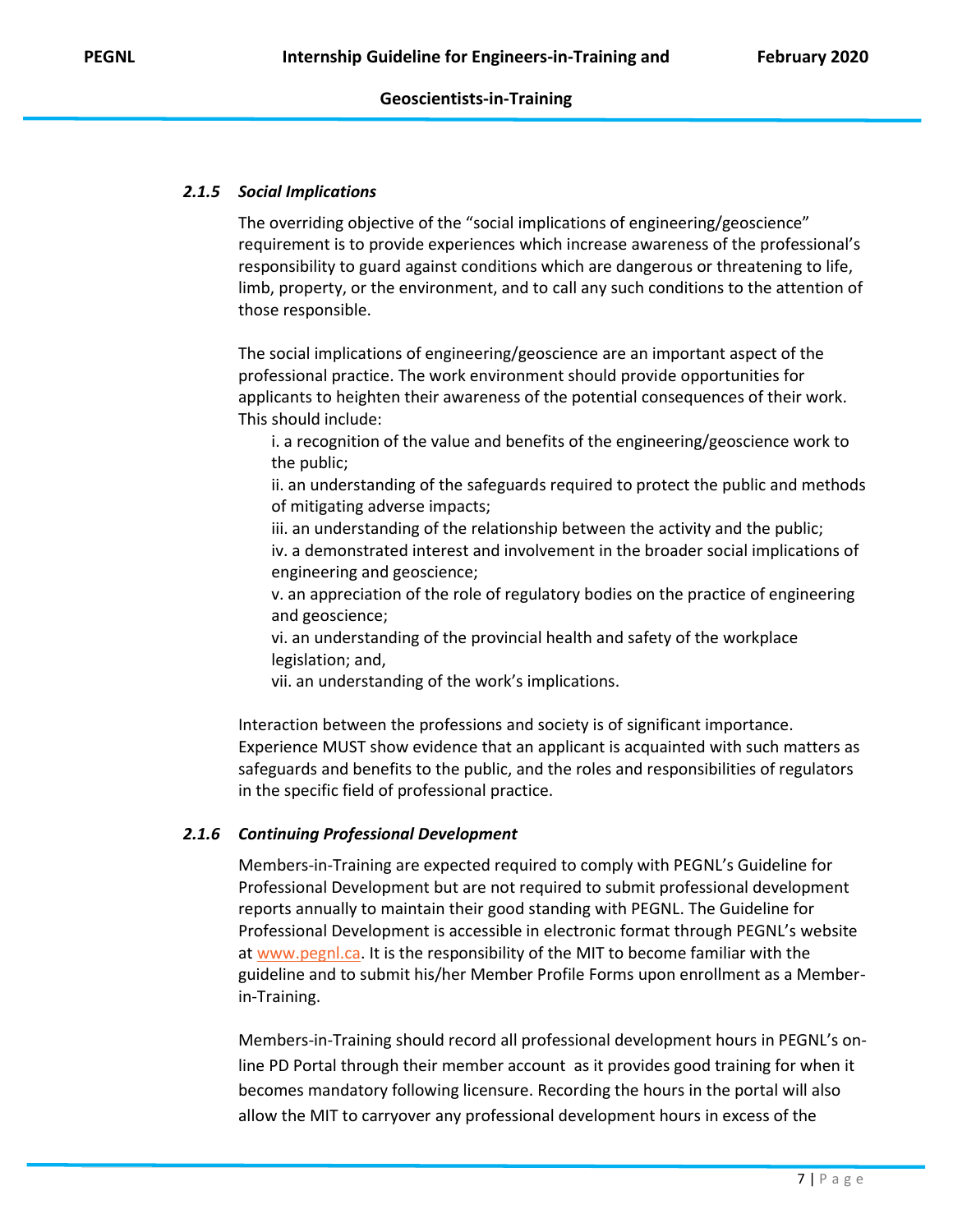minimum annual requirements for professional members, into their first two years of licensure.

#### <span id="page-8-0"></span>**3. Length and Currency of Experience**

There is a requirement that an applicant normally obtain at least four years of acceptable work experience prior to becoming registered as a professional member.

It is the responsibility of the Member-in-Training to apply for professional status when he/she feels that the work experience requirement has been met. The PEGNL Registration Committee will assess at that time whether the candidate has obtained the full breadth of work experience.

Although a person cannot be enrolled as a Member-in-Training prior to graduation, those applying for pre-graduation experience credit (maximum of one year) are expected to comply with the Internship Guideline for documentation of such experience.

At least one year of the experience requirement should be acquired in a Canadian environment. An exception on Canadian experience may be made when the PEGNL Registration Committee approves the applicant's practice in accordance with PEGNL's policy on collaboration agreements. The PEGNL Registration Committee will assess this requirement on a case-by-case basis.

Engineering or geoscience experience should be compatible with the candidate's particular area of academic qualification. Additional requirements may be imposed if there is significant inconsistency between the academic and experience qualifications. For example, if the applicant's experience is in a discipline different from the degree (e.g. a mechanical engineering graduate who is working in the petroleum engineering field), the PEGNL Registration Committee may require the applicant to obtain additional experience beyond the four year requirement to ensure that the experience is equivalent to that of someone working within the specialty of their degree.

Up to maximum of one year of pre-academic qualification experience may be accepted, if it is supervised by a professional engineer/geoscientist (or foreign equivalent), and if it otherwise satisfies the criteria of satisfactory work experience as outlined in this guideline.

The following conditions apply:

- for graduates of Canadian Engineering Accreditation Board (CEAB) accredited programs, the pre-graduation experience must have been obtained following the completion of at least one-half of the undergraduate program;
- for examination candidates, the pre-academic qualification experience must have been obtained following the completion of at least one-half of the examinations assigned;
- for list and non-list confirmatory examination candidates, the pre-academic qualification experience must have been obtained following the completion of at least one-half of the undergraduate program; and,
- for technologists who subsequently obtain engineering/geoscience degrees, some experience obtained prior to academic qualification may be credited *but will not typically exceed one year.*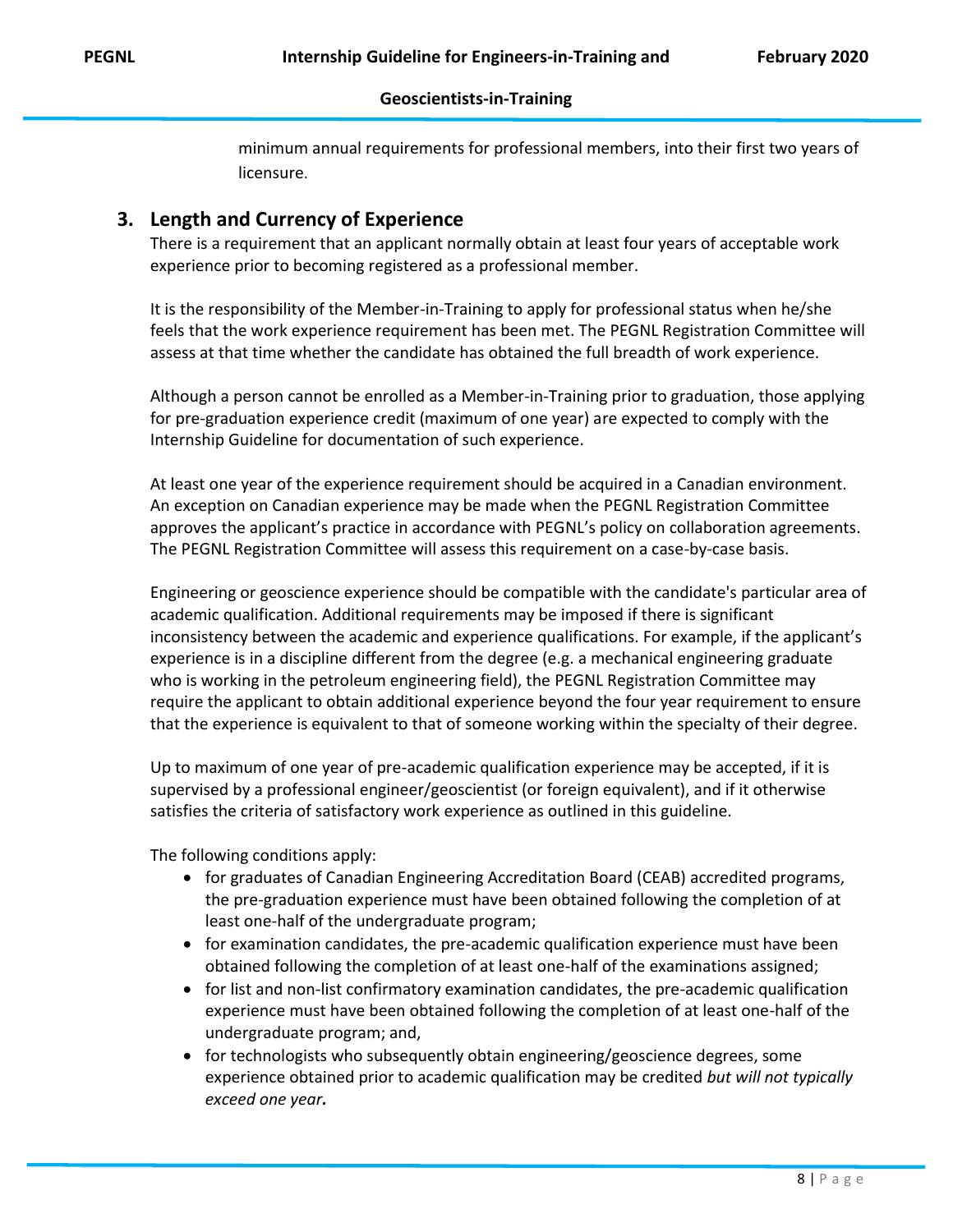Candidates who have completed a master's or doctor's degree in engineering/geoscience MAY be given one-half credit for the time taken in earning the degree up to a maximum of one year for a master's degree and one additional year for a doctor's degree. The PEGNL Registration Committee will make a specific determination on the quantity of credit to be granted based on an evaluation of the research and work project components of the program(s). The total of pre-graduation experience credit and post-graduate education credit towards experience shall not exceed two years.

#### <span id="page-9-0"></span>**4. Program Monitoring**

The internship is a period of time when the work of the member-in-training is supervised and guided by another professional member who also fulfills the role of a mentor. It is preferable that an engineer-in-training be supervised by a professional engineer and that a geoscientist-in-training be supervised by a professional geoscientist.

Candidates who are not being supervised by a professional engineer or a professional geoscientist respectively, must advise PEGNL immediately so that various options, including the assignment of an off-site Mentor, may be discussed.

When the work experience is being gained outside Canada, and the supervisor is not a Professional Engineer or Professional Geoscientist, it is expected that, at minimum, the supervisor be educated as an engineer or geoscientist and have significant work experience in practicing engineering or geoscience which can be demonstrated through presentation of their resume or curricula vitae. The applicant will be expected to provide such documents for inspection by the PEGNL Registration Committee in order for the Committee to determine acceptability of this individual to fulfill the role of mentor*.*

Students on workterms not under the direct supervision of a professional engineer/geoscientist may request that an off-site mentor be assigned to supervise their work experience, as is the case with a MIT. The co-op workterm co-ordinator from the educational institution would not normally fulfill this role.

#### <span id="page-9-1"></span>**4.1 The Employer and Supervisor**

Because this Internship Guideline has significance for the employers, supervisors and mentors of engineering and geoscience applicants, it is incumbent upon the Member-in-Training to ensure that all of these individuals are informed about the internship program and the associated roles and responsibilities as outlined in this guideline.

The components of satisfactory work experience are outlined in Section 2 of this guideline. The supervisor should assess the quality of the MIT's work on a regular basis and certify the documentation of the work experience (i.e. log book entries) prepared by the MIT for the purpose of obtaining professional status.

The employer/supervisor also performs the role of a mentor which includes the following:

i. Counseling the MIT with the appropriate approach to technical problems;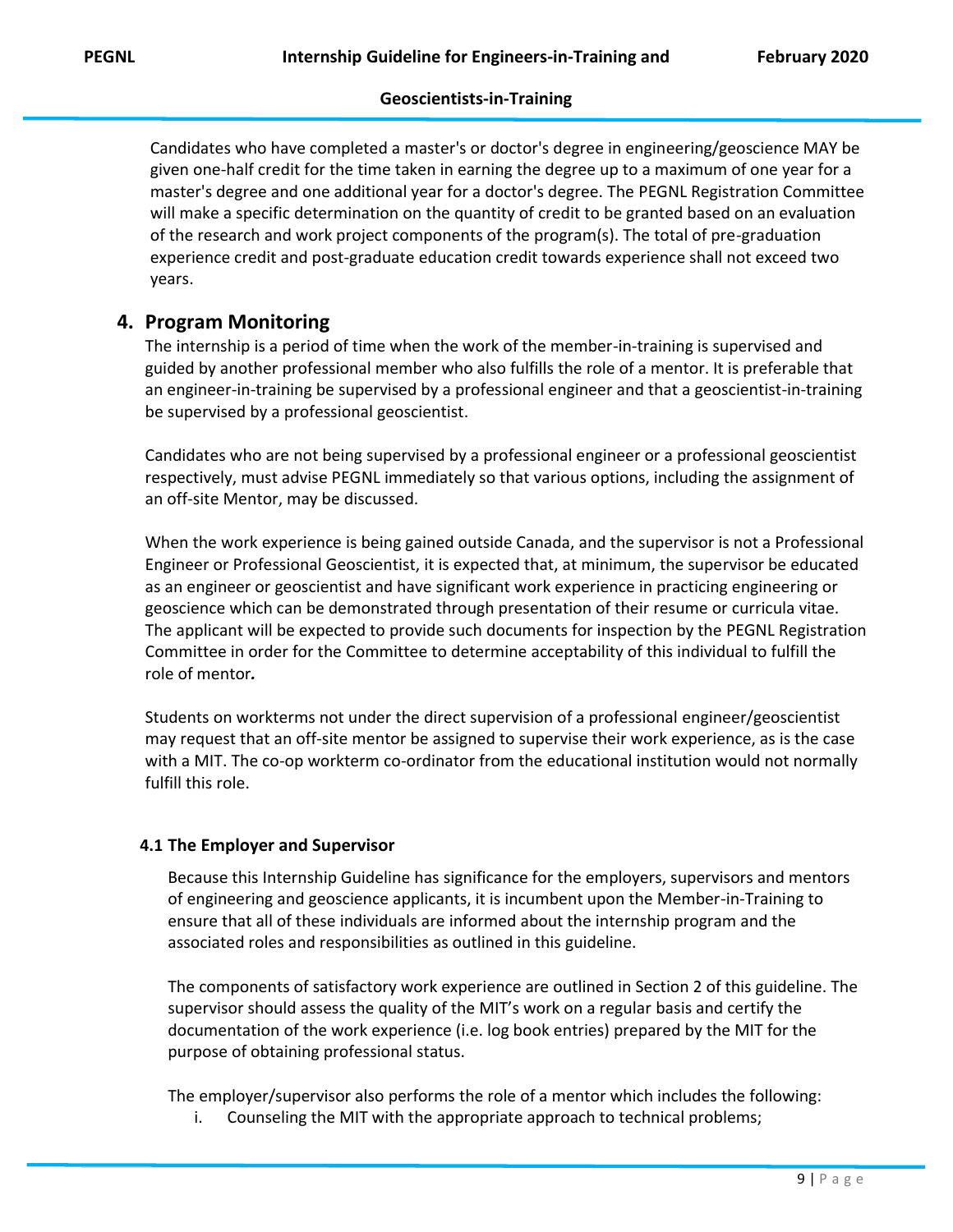- ii. Coaching the MIT and providing opportunities for him/her to obtain the breadth of experience required to obtain professional status;
- iii. Providing opportunities for work experience which is progressive in nature; and,
- iv. Providing guidance on matters of professional conduct and ethics.

#### <span id="page-10-0"></span>**4.2 The Mentor**

The role of the Mentor is to assess the quality of the MIT's work experience in light of the criteria contained in this guideline under Section 2: Satisfactory Work Experience.

Generally, the term "Mentor" for the purpose of this section refers to an off-site mentor who has been approved by the PEGNL Registration Committee to perform this function in the absence of a employer/supervisor who is a professional member. The mentor should preferably be of the same discipline as the MIT; however, exceptions may be made where necessary.

The role of the MIT in this process is:

- i. To propose a mentor who will be able to provide suitable guidance and request that PEGNL approve admission into the Mentorship Program;
- ii. To seek the support of the employer; and,
- iii. To meet with the mentor at least quarterly, commencing immediately following approval.

The duties and responsibilities of the Employer in this process are:

- i. To support the MIT in the Mentorship Program by providing the Mentor access to the MIT's workplace and any information required to assess the MIT's work;
- ii. To ensure that the services of a Professional Engineer/Professional Geoscientist are available as and when required to provide appropriate supervision of the MIT's work in accordance with the Application of Theory components of satisfactory work experience outlined in this guideline; and,
- iii. Review and initial log book entries as verification of the MIT's activities.

The duties and responsibilities of the Mentor are:

- i. To meet with the MIT immediately after appointment and at least quarterly thereafter;
- ii. To counsel the MIT with the appropriate approach to technical problems;
- iii. To review the work of the MIT and assess for suitability and sufficiency of engineering/geoscience content;
- iv. To bring to the attention of the MIT and the Registrar if suitable engineering/geoscience content is not being achieved;
- v. To assess professional conduct and ability in a progressive manner;
- vi. To report progress to PEGNL at least every six months on forms provided by PEG; and,
- vii. To review the MIT's log book.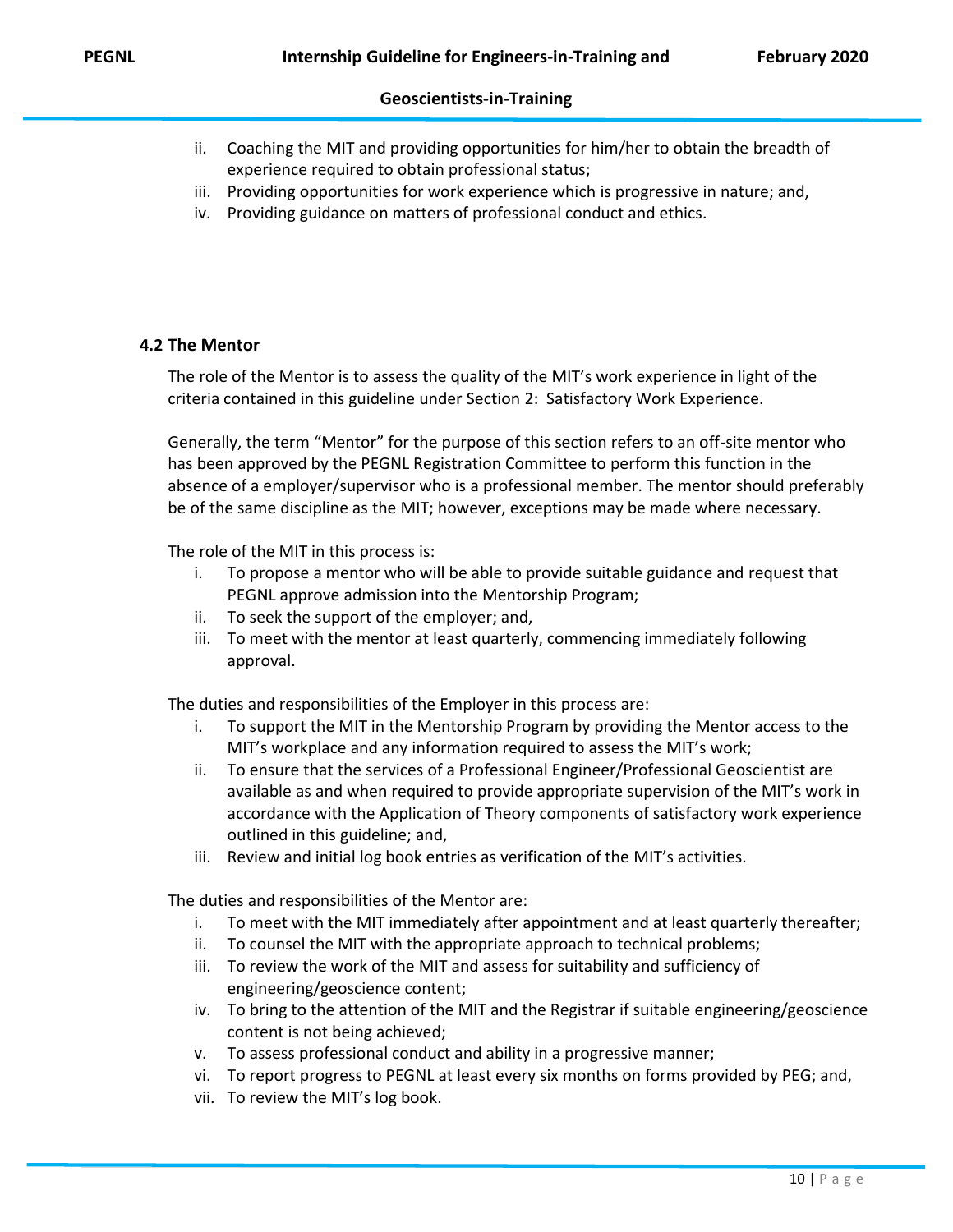#### <span id="page-11-0"></span>**5. Documentation**

An applicant for professional status must provide detailed information on their work experience in order to demonstrate to the PEGNL Registration Committee that the work experience demonstrates compliance with the criteria for satisfactory experience outlined in Section 2 of this guideline and evidence of increasing levels of responsibility.

PEGNL provides a log book specifically designed for this purpose and it is the responsibility of the MIT to present their work experience in a manner acceptable to the PEGNL Registration Committee. Alternatively, forms may be accessed and completed in electronic format. Forms completed electronically will require the signature of the supervisor/mentor prior to being submitted to PEGNL.

The log book is provided for the purpose of keeping a chronological written record of work experience and professional development required to gain professional registration. All engineersin-training and geoscientists-in-training will be required to maintain a record for the full period of required experience.

Entries should outline all professional and non-professional work-related activities to provide a complete history. The candidate's personal responsibilities should be clearly documented. Entries should be made bi-weekly or *at least* monthly. Supervisor(s) for the period must be identified and asked to initial each entry as correct.

Professional development activities such as courses, seminars and involvement with technical societies or group study should be recorded in both the log book and in the on-line member portal.

PEGNL recognizes that an employer may not wish to have certain information of a sensitive or proprietary nature entered in the log book. Candidates should make themselves aware of such restrictions before recording entries.

In addition to the log book or forms, a summary report form will be prepared by the MIT which summarizes their work experience under each of the categories that constitute acceptable work experience (i.e. Application of Theory; Practical Experience; Management; Communication Skills; Social Implications of Engineering/Geoscience; and Continuing Professional Development). This form is available on the PEGNL website and may be completed electronically.

The log book or forms, along with the summary report form, will be presented for review prior to the mid-term interview and again upon application for professional status.

#### <span id="page-11-1"></span>**6. The Professional Interview**

The MIT will be contacted by PEGNL for an interview at approximately the mid-point of the internship period.

**8 -**

The main objective will be to review the progress of the MIT and provide helpful advice and guidance on whether the experience gained offers appropriate preparation for professional registration both in technical content and progression of responsibility. The interview is not to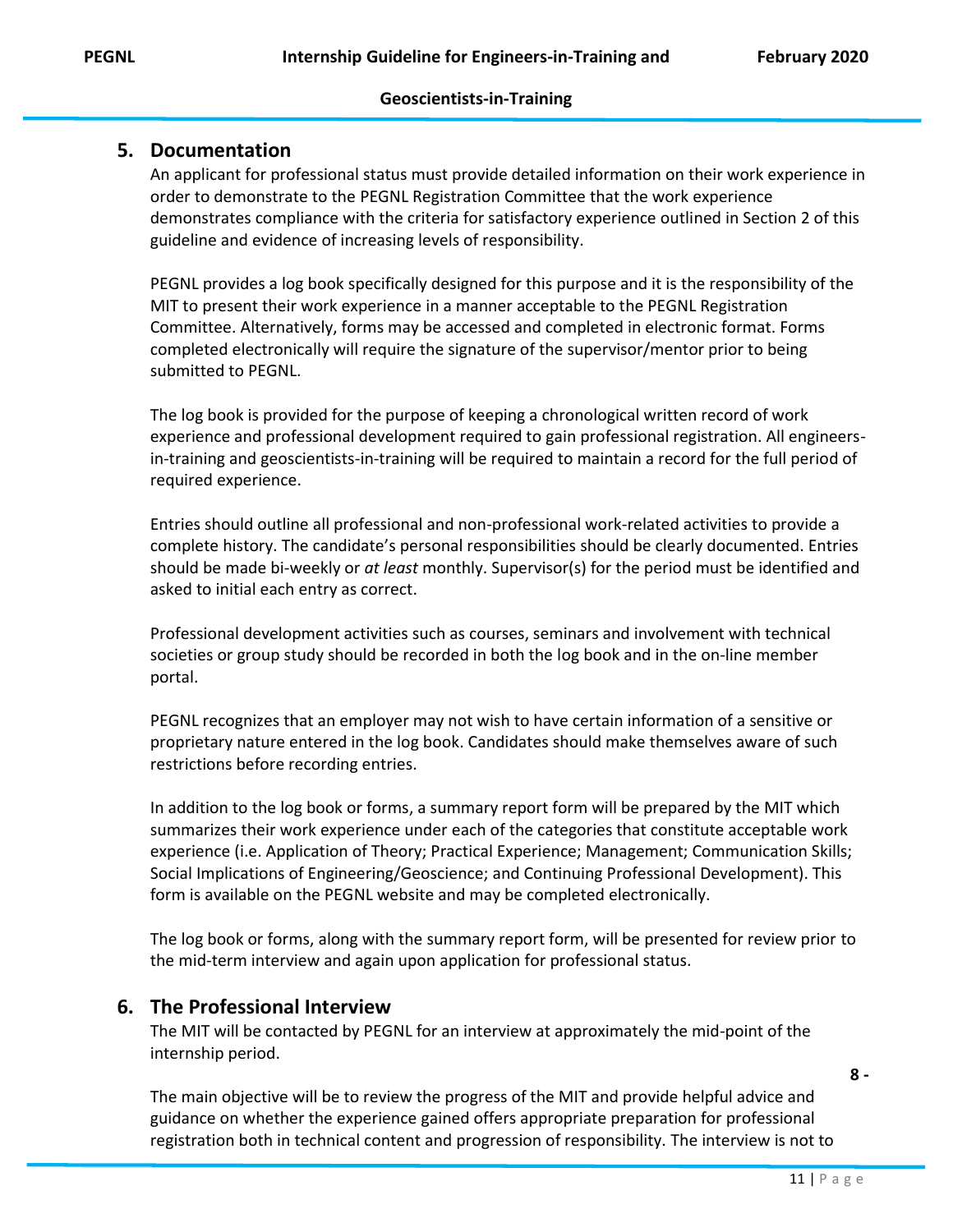evaluate the degree of technical competence being achieved as this is done by the PEGNL Registration Committee when the MIT is evaluated for professional status.

An important aspect of the interview is to assist the applicant in determining if the MIT's work environment is providing the opportunities necessary to gain qualifying experience in accordance with the Internship Guideline*.* As noted under Section 5, the log book or forms and the summary report form will be reviewed in the interview.

A follow-up interview may be recommended if the interviewers feel that the applicant may need additional guidance and feedback in order to progress towards professional registration.

Normally, there will be two interviewers. At least one interviewer shall be from the discipline of the applicant or a closely-related discipline. Interviews will be arranged by PEGNL staff.

#### <span id="page-12-0"></span>**7. Professional Practice and Ethics Examination**

Applicants for licensure are required to pass an examination to confirm that they have sufficient knowledge of the ethical considerations and obligations that accompany the privileges of professional status, and the legal concepts relevant to professional engineering/ geoscience practice. This examination is called the Professional Practice & Ethics examination (PPE).

The PPE is administered by PEGNL four times each year: January, April, July and October. A preparatory seminar is also offered in conjunction with each examination sitting. Study reference materials for this examination may be provided by PEGNL upon registration for the examination.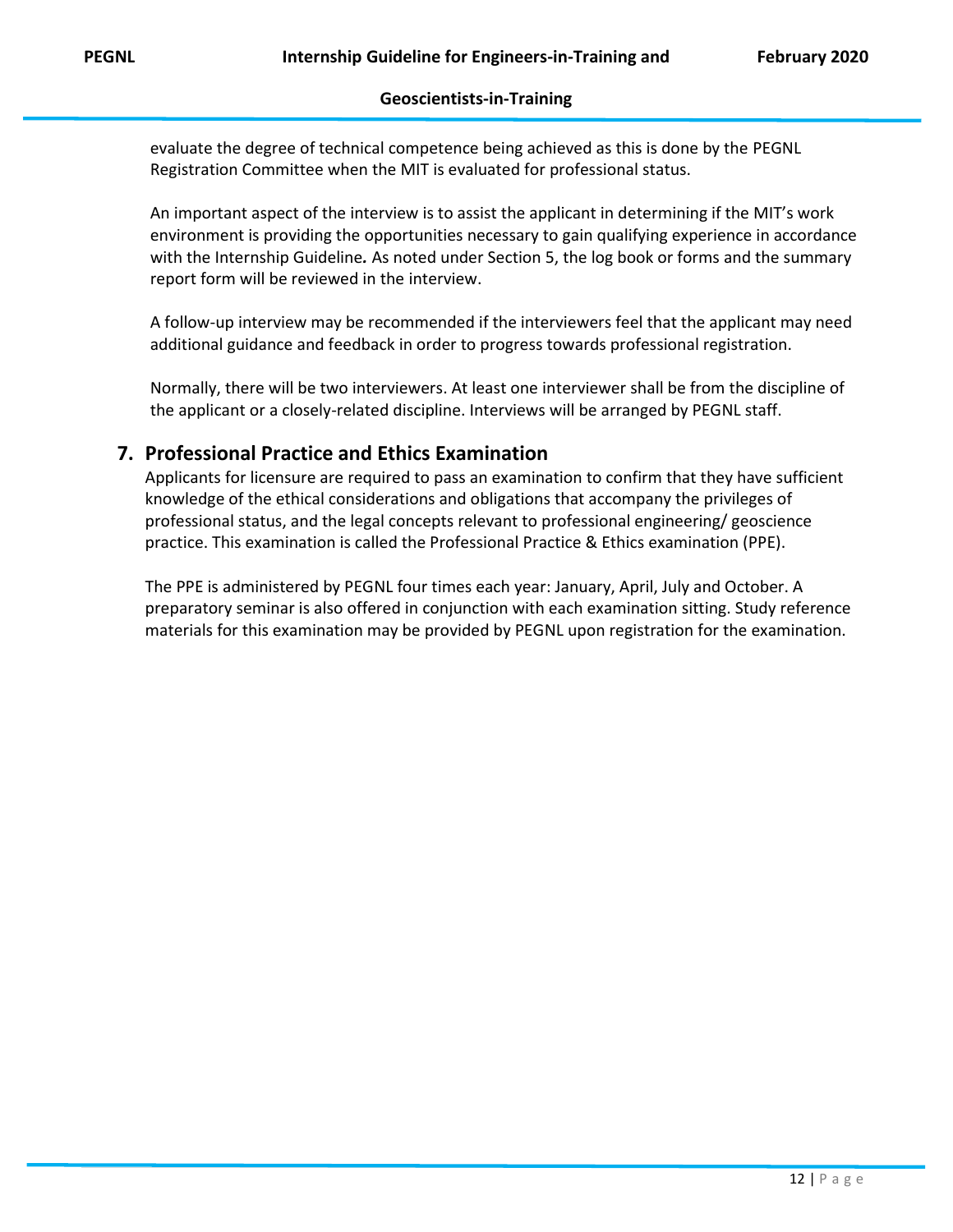### Appendix A – Summary Report Form

### RECORD OF WORK EXPERIENCE TO SUPPORT APPLICATION FOR PROFESSIONAL ENGINEER OR GEOSCIENTIST STATUS

The purpose of this form is to provide a summary of your work experience to demonstrate that you have addressed the key elements which together encompass the breadth of experience to obtain licensure as a professional member of Professional Engineers & Geoscientists Newfoundland and Labrador (PEGNL). Please refer to Section 2 of the Internship Guideline on the elements of satisfactory work experience before completing this form.

For each of the elements listed below, please describe the experience which you have gained to address this element. In your description, please identify specific projects and employers. If you have acquired experience for any of these elements through more than one project, please describe each separately and sequentially in the description space allocated for that heading.

**1. Application of Engineering Theory includes analysis, design and synthesis, testing methods and implementation methods. It must include selecting solutions and solving problems; preparation and checking designs or interpretations; showing evidence of sound technical judgment; and, showing familiarity with the use and application of pertinent technologies, procedures, systems and programs.** 

 **Application of Geoscience Theory includes design and implementation of geoscientific programs; compilation and processing of data acquired; assessment and interpretation of geoscientific data in accordance with geoscientific principles; and, written technical reports presenting conclusions.**

\_\_\_\_\_\_\_\_\_\_\_\_\_\_\_\_\_\_\_\_\_\_\_\_\_\_\_\_\_\_\_\_\_\_\_\_\_\_\_\_\_\_\_\_\_\_\_\_\_\_\_\_\_\_\_\_\_\_\_\_\_\_\_\_\_\_\_\_\_\_\_\_\_\_\_\_\_\_

\_\_\_\_\_\_\_\_\_\_\_\_\_\_\_\_\_\_\_\_\_\_\_\_\_\_\_\_\_\_\_\_\_\_\_\_\_\_\_\_\_\_\_\_\_\_\_\_\_\_\_\_\_\_\_\_\_\_\_\_\_\_\_\_\_\_\_\_\_\_\_\_\_\_\_\_\_\_

\_\_\_\_\_\_\_\_\_\_\_\_\_\_\_\_\_\_\_\_\_\_\_\_\_\_\_\_\_\_\_\_\_\_\_\_\_\_\_\_\_\_\_\_\_\_\_\_\_\_\_\_\_\_\_\_\_\_\_\_\_\_\_\_\_\_\_\_\_\_\_\_\_\_\_\_\_\_

\_\_\_\_\_\_\_\_\_\_\_\_\_\_\_\_\_\_\_\_\_\_\_\_\_\_\_\_\_\_\_\_\_\_\_\_\_\_\_\_\_\_\_\_\_\_\_\_\_\_\_\_\_\_\_\_\_\_\_\_\_\_\_\_\_\_\_\_\_\_\_\_\_\_\_\_\_\_

\_\_\_\_\_\_\_\_\_\_\_\_\_\_\_\_\_\_\_\_\_\_\_\_\_\_\_\_\_\_\_\_\_\_\_\_\_\_\_\_\_\_\_\_\_\_\_\_\_\_\_\_\_\_\_\_\_\_\_\_\_\_\_\_\_\_\_\_\_\_\_\_\_\_\_\_\_\_

\_\_\_\_\_\_\_\_\_\_\_\_\_\_\_\_\_\_\_\_\_\_\_\_\_\_\_\_\_\_\_\_\_\_\_\_\_\_\_\_\_\_\_\_\_\_\_\_\_\_\_\_\_\_\_\_\_\_\_\_\_\_\_\_\_\_\_\_\_\_\_\_\_\_\_\_\_\_

\_\_\_\_\_\_\_\_\_\_\_\_\_\_\_\_\_\_\_\_\_\_\_\_\_\_\_\_\_\_\_\_\_\_\_\_\_\_\_\_\_\_\_\_\_\_\_\_\_\_\_\_\_\_\_\_\_\_\_\_\_\_\_\_\_\_\_\_\_\_\_\_\_\_\_\_\_\_

\_\_\_\_\_\_\_\_\_\_\_\_\_\_\_\_\_\_\_\_\_\_\_\_\_\_\_\_\_\_\_\_\_\_\_\_\_\_\_\_\_\_\_\_\_\_\_\_\_\_\_\_\_\_\_\_\_\_\_\_\_\_\_\_\_\_\_\_\_\_\_\_\_\_\_\_\_\_

**During the period, I obtained the following experience to address the elements of Application of Theory:**

*Description:*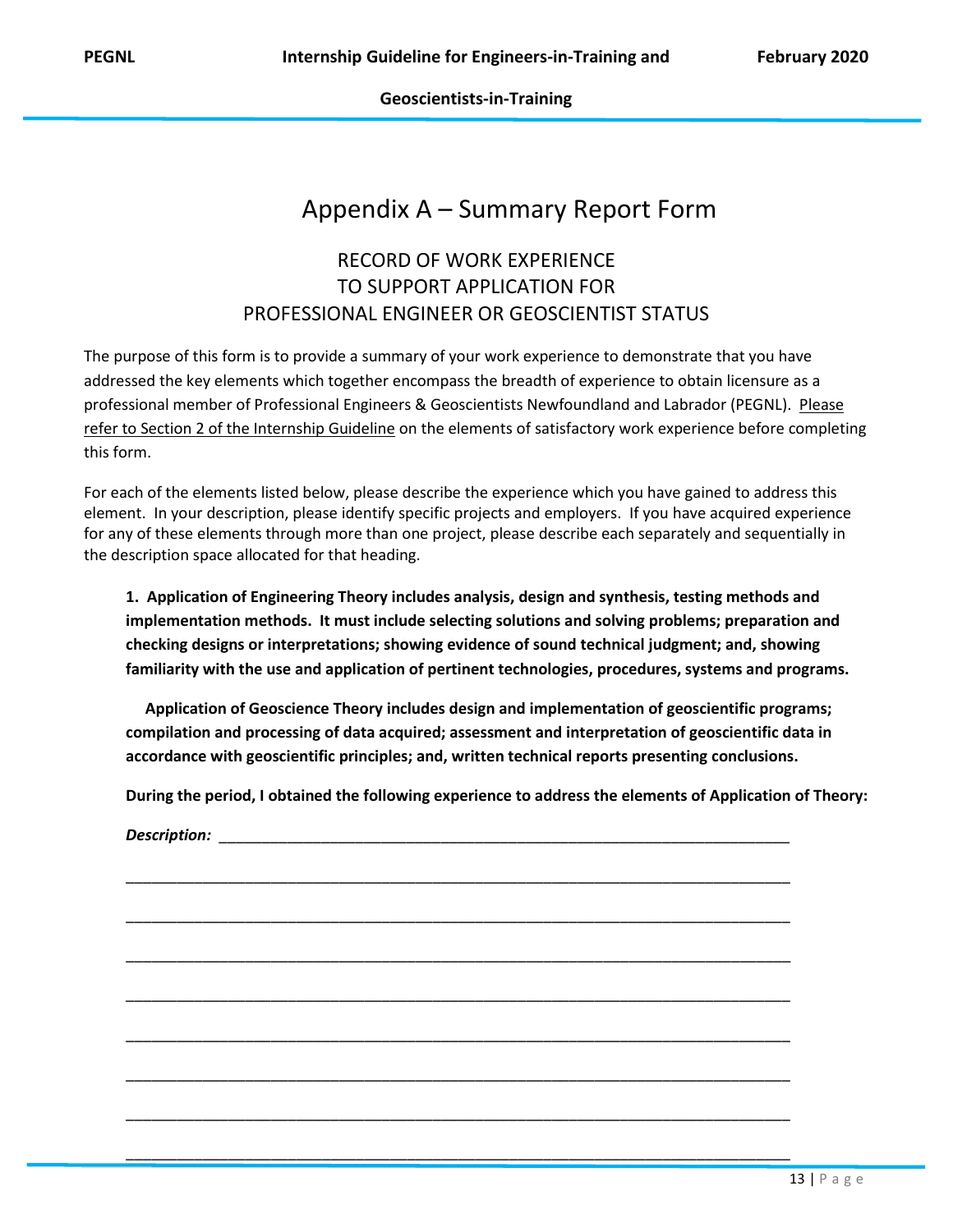| 2. Practical Experience allows applicants to understand the practical limitations of real systems. During the |  |
|---------------------------------------------------------------------------------------------------------------|--|
| period, I obtained the following practical experience:                                                        |  |
|                                                                                                               |  |
|                                                                                                               |  |
|                                                                                                               |  |
|                                                                                                               |  |
|                                                                                                               |  |
|                                                                                                               |  |
|                                                                                                               |  |
|                                                                                                               |  |
|                                                                                                               |  |
|                                                                                                               |  |
|                                                                                                               |  |
|                                                                                                               |  |
|                                                                                                               |  |
|                                                                                                               |  |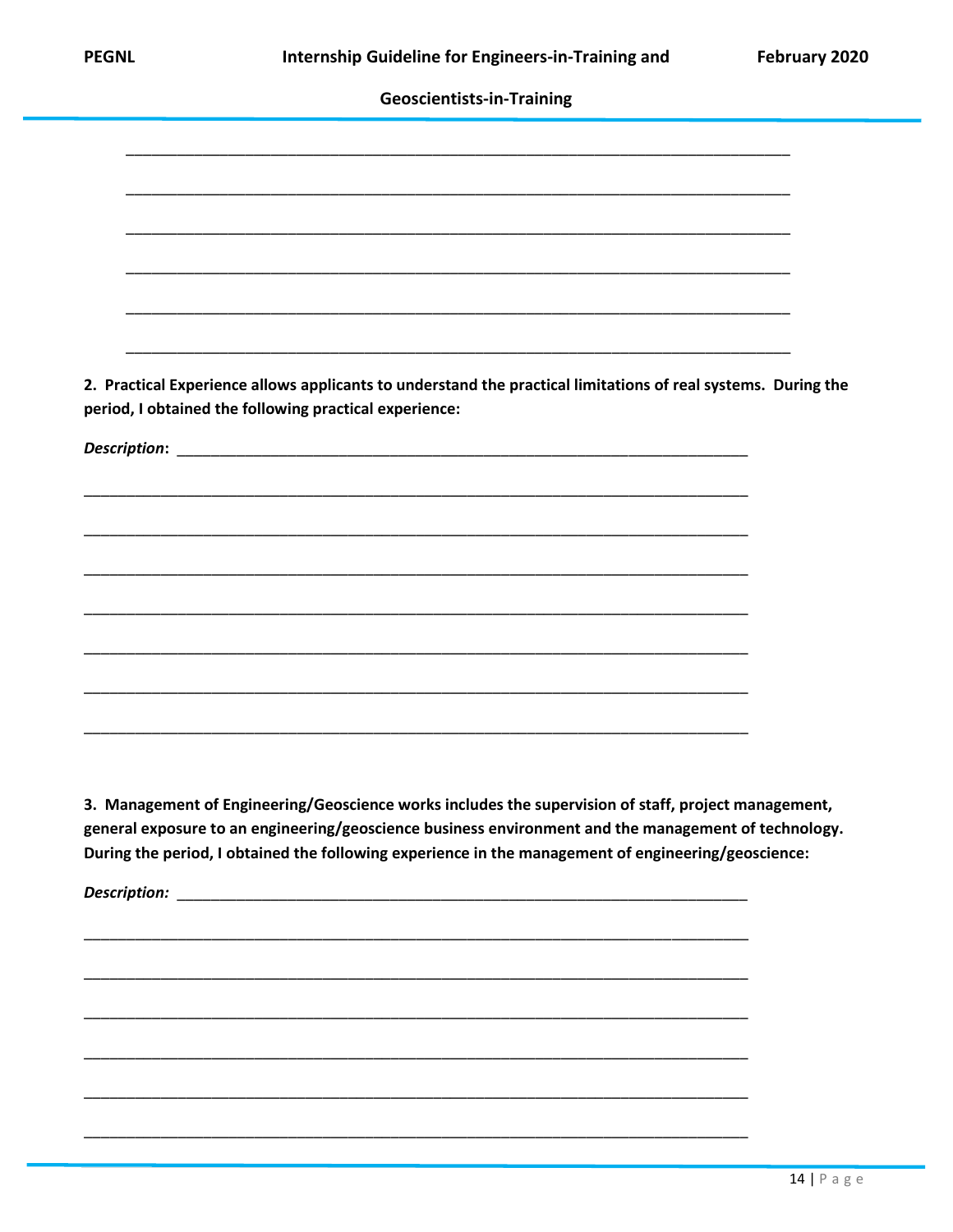| w |
|---|
|---|

\_\_\_\_\_\_\_\_\_\_\_\_\_\_\_\_\_\_\_\_\_\_\_\_\_\_\_\_\_\_\_\_\_\_\_\_\_\_\_\_\_\_\_\_\_\_\_\_\_\_\_\_\_\_\_\_\_\_\_\_\_\_\_\_\_\_\_\_\_\_\_\_\_\_\_\_\_\_

**4. Communications Skills includes development of good oral and written communication skills and applicants must show evidence of preparation of written technical reports and of making oral presentations to management, peers, or the public. During the period, I obtained the following experience in development of communication skills:**

**5. Social Implications of engineering/geoscience work recognizes the responsibility to consider consequences of the work on public safety and the environment. During this period, the following heightened my awareness of the social implications of engineering/geoscience:**

\_\_\_\_\_\_\_\_\_\_\_\_\_\_\_\_\_\_\_\_\_\_\_\_\_\_\_\_\_\_\_\_\_\_\_\_\_\_\_\_\_\_\_\_\_\_\_\_\_\_\_\_\_\_\_\_\_\_\_\_\_\_\_\_\_\_\_\_\_\_\_\_\_\_\_\_\_\_

\_\_\_\_\_\_\_\_\_\_\_\_\_\_\_\_\_\_\_\_\_\_\_\_\_\_\_\_\_\_\_\_\_\_\_\_\_\_\_\_\_\_\_\_\_\_\_\_\_\_\_\_\_\_\_\_\_\_\_\_\_\_\_\_\_\_\_\_\_\_\_\_\_\_\_\_\_\_

\_\_\_\_\_\_\_\_\_\_\_\_\_\_\_\_\_\_\_\_\_\_\_\_\_\_\_\_\_\_\_\_\_\_\_\_\_\_\_\_\_\_\_\_\_\_\_\_\_\_\_\_\_\_\_\_\_\_\_\_\_\_\_\_\_\_\_\_\_\_\_\_\_\_\_\_\_\_

\_\_\_\_\_\_\_\_\_\_\_\_\_\_\_\_\_\_\_\_\_\_\_\_\_\_\_\_\_\_\_\_\_\_\_\_\_\_\_\_\_\_\_\_\_\_\_\_\_\_\_\_\_\_\_\_\_\_\_\_\_\_\_\_\_\_\_\_\_\_\_\_\_\_\_\_\_\_

*Description*: \_\_\_\_\_\_\_\_\_\_\_\_\_\_\_\_\_\_\_\_\_\_\_\_\_\_\_\_\_\_\_\_\_\_\_\_\_\_\_\_\_\_\_\_\_\_\_\_\_\_\_\_\_\_\_\_\_\_\_\_\_\_\_\_\_\_\_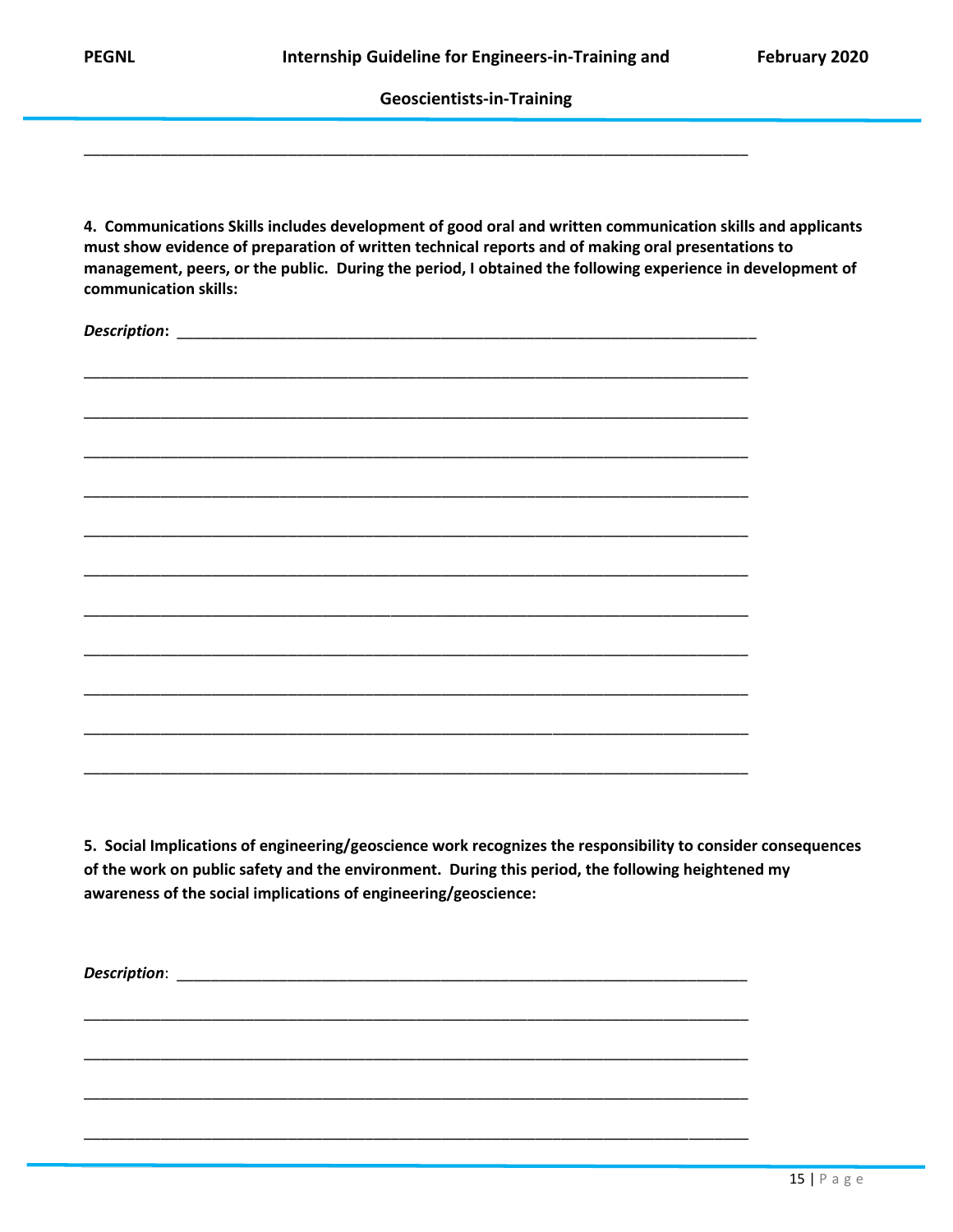| w |
|---|
|---|

6. Continuing Professional Development: During this period, I have undertaken the following continuing education or continuing professional development activities to enhance my knowledge or skills in my area of practice: